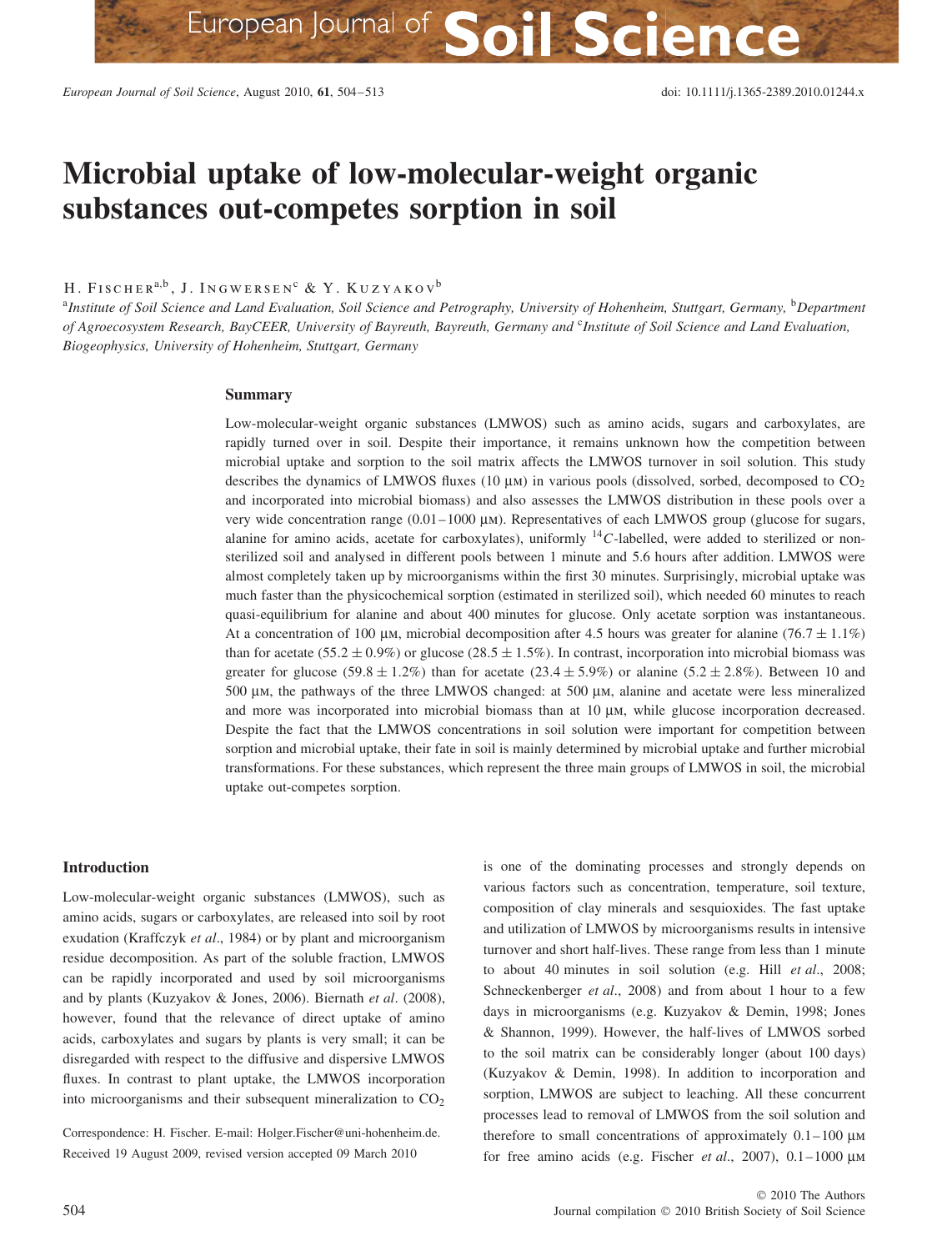for carboxylates (van Hees *et al*., 2002; Fischer *et al*., 2010) and approximately 2–10 μm for sugars (Fischer *et al*., 2007).

Sorption by soil particles can protect LMWOS from microbial degradation to some extent (Jones & Edwards, 1998; van Hees *et al*., 2002). Abundant literature is available about sorption of LMW carboxylates (see reviews of Jones, 1998; Jones *et al*., 2003). Most previous studies, however, have investigated competitive sorption of carboxylates under concentrations much greater than those commonly found in soil (5–30 mm) (e.g. Pegoraro *et al*., 2005). Others have investigated sorption onto natural or artificial minerals such as  $Al(OH)_x$  –montmorillonite or Al(OH)x (De Cristofaro *et al*., 2000) instead of a natural soil matrix. Information on sorption of carbohydrates and amino acids is scarce. Only Jones & Edwards (1998) have compared degradation and sorption of citrate with glucose, and Jones & Hodge (1999) investigated the same processes for the three differently charged amino acids (i.e. glutamate, glycine and lysine). Results from both studies indicated that the presence of soil or mineral phases reduced LMWOS bioavailability, probably because of sorption to the soil matrix. The extent of bioavailability reduction depended on the substance as well as on the matrix provided for sorption. No study has investigated the microbial and physico-chemical processes to which LMWOS (with representatives of all amino acids, carbohydrates and carboxylates) are subjected in the same experiment and compared which of the processes is dominant. Moreover, the LMWOS removal from soil solution by uptake by microorganisms was usually not determined directly but merely by monitoring the evolution of  $CO<sub>2</sub>$  from the added substances. Certainly, there will be a time lag between uptake and decomposition to  $CO<sub>2</sub>$ , which could not be assessed with this type of study.

As microbial uptake and sorption are competing, simultaneous processes in soil, our aim was to quantify sorption and microbial uptake of certain LMWOS under identical experimental conditions in concentration ranges relevant for the rhizosphere where the LMWOS are continuously produced. This study therefore describes the dynamics of fluxes of LMWOS into various pools (dissolved, adsorbed, decomposed, and incorporated into microbial biomass) at rhizosphere-relevant concentrations (10 μm) and assesses LMWOS distribution in these pools depending on the range of concentrations normally relevant for soil solutions  $(0.01-1000 \mu)$ . Alanine, glucose and acetate were chosen as representatives of amino acids, sugars and carboxylates, respectively. The experiments were conducted with and without sterilization in order to distinguish between sorption, microbial uptake and decomposition.

#### **Materials and methods**

# *Soil*

Samples were taken from an Ap horizon (the first 10 cm) of a Haplic Luvisol (IUSS Working Group WRB, 2007) from Heidfeldhof near Hohenheim University, Germany. The soil had the following characteristics: pH 6.9, total C content 1.5%, and

 $CEC_{pot}$  210 mmol<sub>c</sub> kg<sup>-1</sup>. The texture was 22.6% clay, 62.9% silt and 14.5% sand (silt loam). The soil was air-dried  $(25^{\circ}C,$ 96 hours) and sieved (*<*2 mm) to remove roots and to homogenize the sample. The soil was re-moistened 24 hours prior to the addition of the treatments to activate microbial biomass.

## *Chemicals and radiochemical analysis*

Alanine, glucose and sodium acetate were uniformly labelled with 14C (Sigma-Aldrich, Taufkirchen, Germany). These substances were mixed with a certain quantity of the respective unlabelled substance. Regardless of the total amount of LMWOS addition, an activity of 5 kBq  $^{14}$ C was used in each experimental tube.

 $14$ C from the labelled substances was analysed in soil solution and in soil (considered to be sorbed to the soil matrix and/or incorporated into microbial biomass).<sup>14</sup>C in soil solution was determined by adding 1 ml to a scintillation cocktail (4 ml, EcoPlus, Roth Company, Karlsruhe, Germany) and measuring the activity of the sample with a scintillation counter (Wallac 1409; EG&G Ltd, Milton Keynes, UK).  $^{14}C$  in the soil matrix was measured after discarding the supernatant and drying the soil (80<sup>°</sup>C, 24 hours). After drying, total carbon in the soil was converted into CO<sub>2</sub> via an OX 400 Biological Oxidizer (Harvey Instruments Corp., Hillsdale, NJ, USA). The  $CO<sub>2</sub>$  evolved from the oxidation of soil C was trapped in an absorber liquid and subsequently analysed for its  $^{14}$ C activity by liquid scintillation. As the recovery of  $^{14}C$  in all pools in sterilized treatments was nearly 100%, the  $CO<sub>2</sub>$  from the decomposition of LMWOS by microorganisms in non-sterilized treatments was calculated from the difference between total  $^{14}$ C measured in soil and solution and 100% of the  ${}^{14}$ C addition.

# *Experimental setup*

The study consisted of two experiments. The aim of the first experiment was to describe the dynamics of LMWOS removal from soil solution and to determine the time needed to reach equilibrium between the pools defined here as 'dissolved', 'adsorbed' and 'incorporated into microbial biomass'. The aim of the second experiment was to assess the LMWOS distribution in these pools depending on the initial solution concentration.

For both experiments, 2.25 ml of deionized water with one of the model substances were added to a 15-ml centrifuge tube (VWR, Bruchsal, Germany) containing 1 g soil. Three treatments were tested within the experiments: (i) without sterilization, (ii) sterilized with 25  $\mu$ l CHCl<sub>3</sub> and (iii) sterilized with 250  $\mu$ l 500  $\mu$ M NaN<sub>3</sub> and 500  $\mu$ M HgCl<sub>2</sub>. To the incubation tubes of treatments (i) 250 μl deionized water was added to 1 g soil in the incubation tubes 24 hours prior to the LMWOS in order to activate microorganisms. The small water volume of 250 μl does not induce soil dispersion, but is sufficient to make organics and nutrients available for microorganisms.

For the first experiment, the LMWOS end-concentration was 10 μm (in 2.5 ml). The tubes were shaken by hand for 1 minute.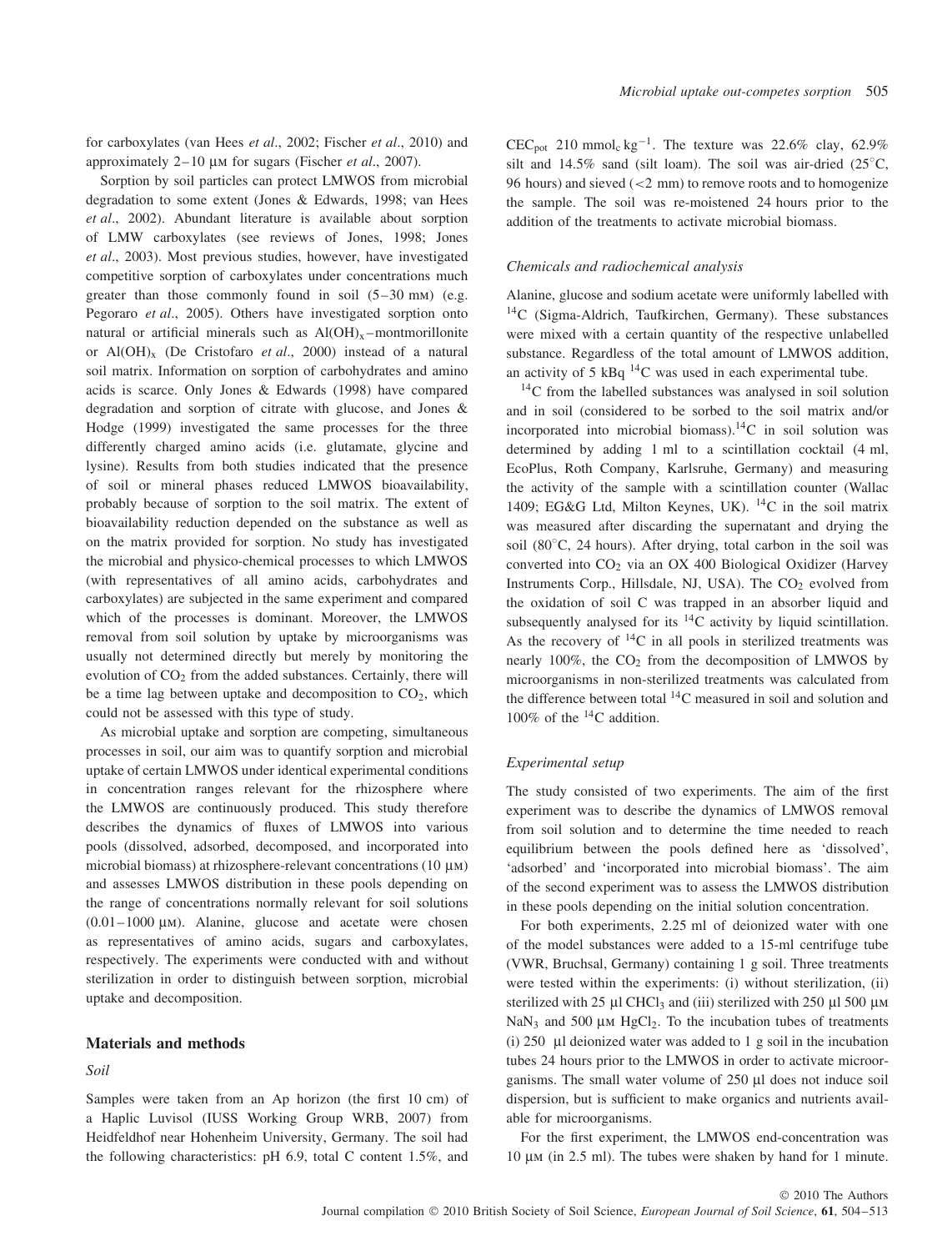They were then centrifuged for 10 minutes at 1500 *g*. In preliminary experiments, this force did not cause any adverse effect such as disruption, on microbial cells. Samples of 50 μl were taken from the supernatant. Subsequently, the tubes were shaken at 150 revolutions per minute on a reciprocating shaker (KS 10, Bühler, Tübingen, Germany) until the next sampling time, when the same sampling procedure (centrifugation) was repeated. The last samples were taken 300 minutes after LMWOS addition to the soil. Centrifugation time was not counted as mixing time.

In the second experiment, the mixing time was fixed at 200 minutes and LMWOS concentrations were varied from 0.01 to 1000 μm (corresponding to 0.025–2.5 mmol kg<sup>-1</sup> soil). As microbial biomass C in this soil was approximately 0.021–0.031% (Werth *et al*., 2006), the LMWOS addition of 1000 μm corresponds to  $60-80\%$  (glucose),  $30-40\%$  (alanine) and  $20-28\%$ (acetate) of microbial *C*.

## *Calculation of distribution in pools*

To describe the distribution of the added substance between the pools, we expressed this as percentage of the added amount. However, to describe the sorption parameters, as well as to reflect the changes as depending on LMWOS concentration, we used absolute concentrations as  $\mu$ m or  $\mu$ mol kg<sup>-1</sup>. Please note, however, that the same pools are marked with identical abbreviations. The units for the respective parameters are always presented to simplify the understanding.

The 14C activity was analyzed in soil and soil solution of sterilized and non-sterilized samples. The distribution of the labelled LMWOS is shown by the recovery of  ${}^{14}C$  activity (% of added  $^{14}$ C). Under sterile conditions, total applied  $^{14}$ C activity  $(C_T = 100\%)$  was distributed between the soil solution phase  $(C_L)$ and the sorbed phase  $(C_S)$ :

$$
C_{\rm T} = C_{\rm L} + C_{\rm S},\tag{1}
$$

where  $C_{L}$  and  $C_{S}$  are calculated as percentages of added amount. The relationship between  $C_L$  ( $\mu$ M) and  $C_S$  ( $\mu$ mol kg<sup>-1</sup>) was described by a Freundlich isotherm:

$$
C_{\rm S} = k_f \,^* \, C_{\rm L}^{\, \rm m},\tag{2}
$$

where  $k_f$  = Freundlich coefficient (µmol<sup>1-m</sup>litre<sup>m</sup> kg<sup>-1</sup>) and m = Freundlich exponent.

In non-sterilized samples,  ${}^{14}C$  in the soil or in solution can be either the initial LMWOS added or a dissolved decomposition product of the LMWOS. Microorganisms affect *C*<sup>L</sup> and the amount of <sup>14</sup>C measured in the non-sterilized soil matrix  $\binom{N}{M}$ . When pool sizes do not change further,  ${}^N C_M$  (%) is the sum of LMWOS adsorbed to the soil  $\binom{N}{S}$   $(\%)$  and incorporated into microbial biomass  $\binom{N}{B}$   $(\%)$ :

$$
{}^{N}C_{\mathrm{M}} = {}^{N}C_{\mathrm{S}} + {}^{N}C_{\mathrm{B}}.
$$
 (3)

We assume that the parameters of the Freundlich sorption isotherm calculated on the basis of equilibrium concentration under sterile conditions can be transferred to non-sterile conditions. Microorganisms have little direct effect on sorption of  ${}^NC$ <sub>S</sub> as they occupy less than 5% of the soil's surface (Nannipieri *et al*., 2003). As these sorption parameters were calculated for sterile conditions where no decomposition took place,  ${}^{14}C$  from metabolites did not have to be taken into account. Thus,  ${}^NC_S$ depends on the solution concentration in non-sterilized samples  $(N C_{\rm L})$  and was determined with the Freundlich relationship as in Equation (2). By subtracting  ${}^NC_S$  (%) from  ${}^NC_M$  (%), the fraction incorporated into the microbial biomass  $\binom{N}{B}$ ,  $\binom{\infty}{b}$  was calculated.

<sup>14</sup>C not recovered in non-sterilized samples was attributed to a loss of  $CO<sub>2</sub>$  from complete microbial decomposition of the added LMWOS (*RESPIR*, (%)):

$$
ResPIR = C_{\rm T} - {}^{N}C_{\rm M} - {}^{N}C_{\rm L}.
$$
 (4)

#### *Description of dynamics*

The dynamics of sorption of organic compounds to soil was described according to a 'two-stage one-rate' model (Streck *et al*., 1995). This model contains two sub-domains for sorption. They are characterized by different accessibilities. The first sub-domain (S1) is in direct exchange with the concentration in solution and is described by a Freundlich isotherm (as in Equation (2)). The exchange between  $S1$  and the second sorption domain  $(S_2)$  is assumed to be rate-limited:

$$
(1 - f)\frac{\partial S_2}{\partial t} = \alpha (S_1 - S_2), \tag{5}
$$

where  $S_2$  (µmol kg<sup>-1</sup>) denotes the sorbed LMWOS in the second sub-domain,  $f$  stands for the fraction of  $S_1$  sorption sites and  $\alpha$  is the rate coefficient of sorption (minute<sup>-1</sup>). When the concentrations of both sub-domains are equal, the system is in equilibrium. Thus, concentrations of  $S_1$  and  $S_2$  do not change further and the net transport from  $S_1$  to  $S_2$  over time is zero. Equilibrium between the sorbed and the dissolved phase is reached when the fluxes of sorption and desorption occur at the same rate and both pools (sorbed to the soil matrix and dissolved in the soil solution) do not further change. At this state, the total sorbed amount  $(C_S)$  can be described with a Freundlich isotherm (Equation (2)) from the soil solution concentration  $(C_L)$ .  $C_S$  is the sum of  $S_1$  and  $S_2$  weighted according to f:

$$
f S_1 + (1 - f) S_2 = C_S,
$$
 (6)

where  $S_1$ ,  $S_2$  and  $C_S$  are expressed as  $\mu$ mol kg<sup>-1</sup>. To determine the goodness of fit, the modelling efficiency (EF) was used as defined by Loague & Green (1991):

$$
EF = 1 - \frac{\sum_{n}^{i=1} (P_i - O_i)^2}{\sum_{n}^{i=1} (O_i - \overline{O})^2},
$$
\n(7)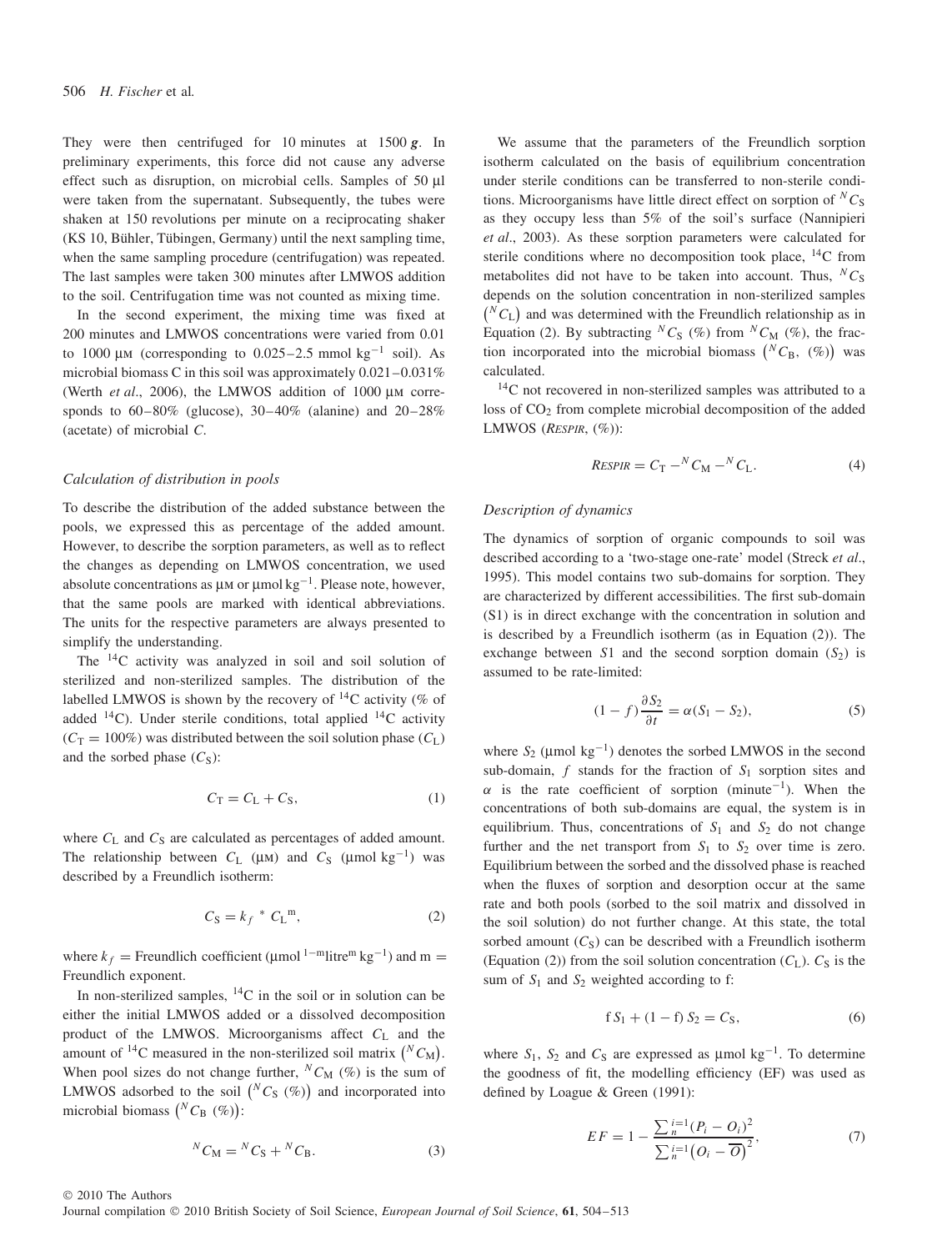where  $P_i$  = predicted values,  $Q_i$  = observed values, n = number of samples and  $\overline{O}$  = average of observed data.

The Freundlich sorption equation parameters were fitted to the experimental data of the sterilized treatment in the second experiment. The experimentally determined parameters (including the Freundlich exponent (m)) were used as input for the 'two-stage one rate' model and afterwards compared with the k-value.

The total added LMWOS were distributed between two pools: that remaining in soil solution  $({}^NC_L)$  and that removed from soil solution by sorption to the soil matrix and uptake into microorganisms. A single first-order kinetic equation with horizontal asymptote was fitted to experimental data of the time experiment to determine the rate of removal from the solution pool:

$$
{}^{N}C_{\text{L}}(t) = {}^{N}C_{\text{L}} + (C_{\text{T}} - {}^{N}C_{\text{L}})e^{-ut}, \tag{8}
$$

where  ${}^NC_L(t) = {}^{14}C$  in soil solution at time *t* (%),  ${}^NC_l =$ dissolved <sup>14</sup>C at the end of the experiment (%),  $C_T = {}^{14}C$  added to soil samples (= 100%),  $u =$  uptake rate  $(\text{minute}^{-1})$ , and  $t =$ time *(*minutes).

The half-life time of removal (microbial uptake and sorption) of the LMWOS from the soil solution was calculated by:

$$
t_{0.5} = \frac{\ln 2}{u}.\tag{9}
$$

*Statistics*

The experiments were conducted in triplicate. All displayed data are means  $\pm$  standard errors. The significance of differences between concentrations was tested by one-way anova. When the test for homogeneity of variances was positive the post hoc test LSD was used, otherwise, Tamhane's T2 was applied. Recovery in all sterilized samples varied from 91.1 to 120.2%. If not stated otherwise, data are presented as % of recovery.

# **Results**

#### *Estimation of equilibration period*

Under sterile conditions the added LMWOS may remain in the solution or be sorbed onto the soil matrix. In the non-sterilized samples, the LMWOS can also be taken up by microorganisms and incorporated into the cells, or be decomposed to  $CO<sub>2</sub>$ .

In sterilized samples, acetate sorption was very fast: acetate  ${}^{14}C$ activity did not change after 28 minutes and remained constant at 18% of the added  $^{14}$ C (this corresponds to 82% of the  $^{14}$ C remaining in the solution) from the first sampling until the end of the experiment (Figure 1). In contrast, sorption of alanine and glucose was much slower. For alanine, the equilibrium between the adsorbed and dissolved phases was reached approximately 60 minutes after the treatments were added. Results from the 'twostage one-rate' model suggest that equilibrium of glucose sorption was reached after about 400 minutes. The kinetic sorption model



**Figure 1** <sup>14</sup>C activity (% of added <sup>14</sup>C) of alanine, glucose and acetate in soil solution at 10  $\mu$ m with ( $C_L$ ) and without  $\binom{N}{L}$  sterilization. Experimental points (means  $\pm$  SE, n = 3) and model lines fitted on the basis of exponential decay  $({}^NC_L)$  or 'two-stage one-rate' models  $(C_L)$ . For acetate, no parameters for the 'two-stage one-rate' model were fitted.

describes the experimental data for alanine and glucose quite well (see modelling efficiency in Table 2). Moreover, optimized  $k_f$ values were concordant with the  $k_f$  values obtained from the concentration experiment (see later), at least for alanine.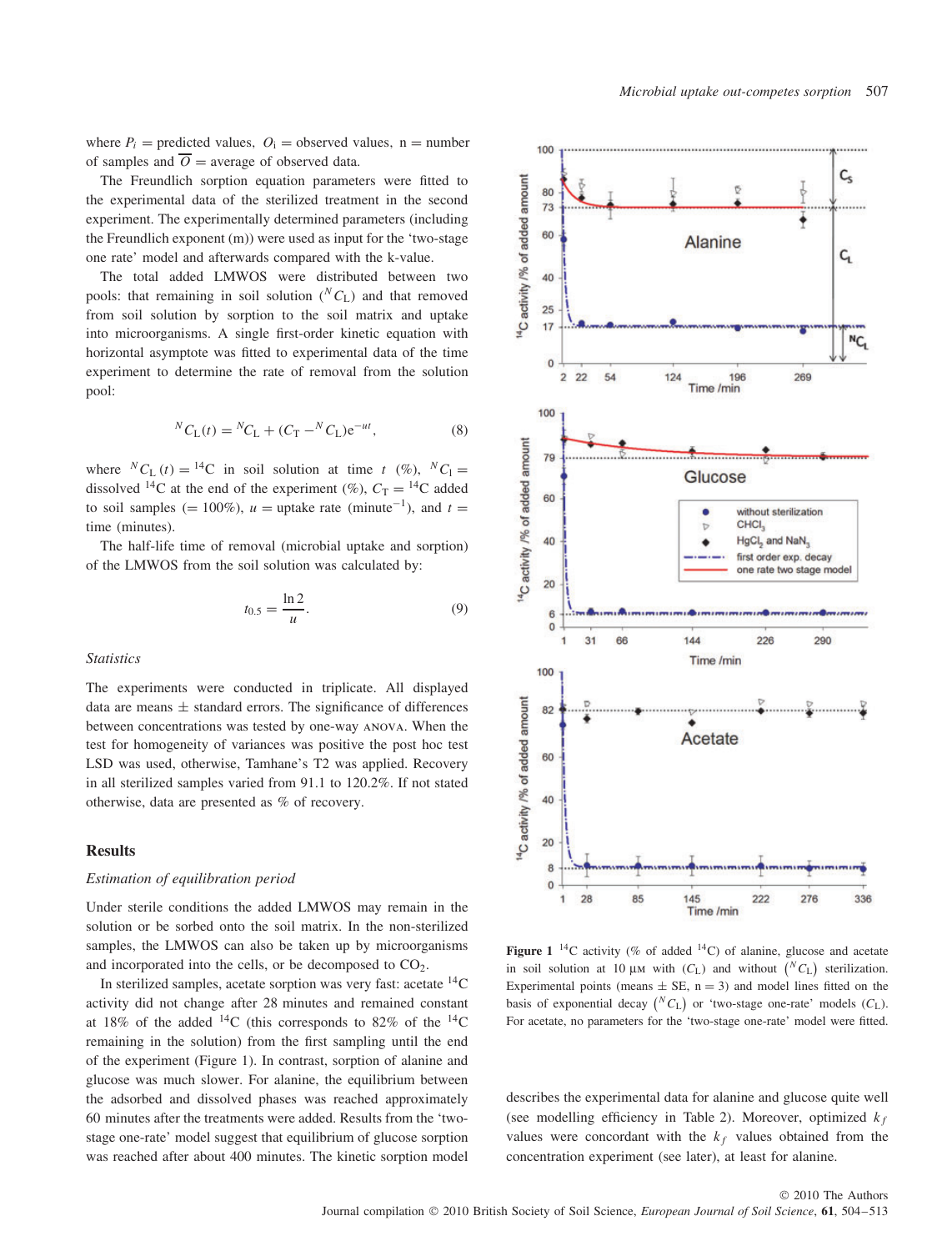**Table 1** Parameters of the first order kinetics with horizontal asymptote (Equation (8)) describing microbial uptake of added LMWOS: dissolved <sup>14</sup>C at equilibrium (<sup>*N*</sup>C<sub>L</sub>) (%), uptake rate (u) (minute<sup>-1</sup>), LMWOS halflife  $(t_{0.5})$  was calculated from u (Equation (9)). Modelled values are given ±SE

| Substance  | ${}^nC_L$      | u               | $t_{0.5}$ |
|------------|----------------|-----------------|-----------|
| Alanine    | $17.6 \pm 0.6$ | $0.4 \pm 2.0$   | 2.0       |
| Glucose    | $06.7 \pm 0.4$ | $0.5 \pm 462.6$ | 1.5       |
| Na-acetate | $08.7 \pm 1.0$ | $0.3 + 7.1$     | 22        |

The portion of absorbed alanine at equilibrium was greater  $(26.9 \pm 1.2\%)$  than that of glucose  $(20.6 \pm 0.7\%)$  or acetate  $(18.1 \pm 1.2\%)$  (Figure 1). Differences in the extent of sorption were only significant between alanine and Na-acetate (*P <* 0*.*05; Tamhane's T2).

Microbial uptake of alanine, glucose and acetate was completed by the second sampling (22–31 minutes after the start) and thus was faster than sorption of alanine and glucose under sterile conditions. The first-order decay model (Equation (8)) led to half-life times for LMWOS in non-sterile soil solution from 1.5 to 2.2 (Table 1). These times were so short that only a few measurements could be performed to validate the parameters. Consequently, standard errors for r (and thus for  $t_0$ ,  $\epsilon$ ) are very large.

At the end of the experiment, 4.5 hours after substance addition, solution concentrations did not change further. At this time, soil solution concentrations under non-sterile conditions  $\binom{N}{L}$ of 6.7  $\pm$  1.1% for glucose and 8.7  $\pm$  0.9% for acetate were significantly smaller ( $P < 0.05$ ) than for alanine (17.7  $\pm$  $0.3\%$ ) (Figure 1). Decomposition to  $CO<sub>2</sub>$  was greater for alanine  $(74.0 \pm 0.8\%)$  than for acetate (60.1  $\pm$  0.9%) and glucose (27.8  $\pm$ 1.1%). Incorporation into microbial biomass  $(^{N}C_{\text{B}})$ , calculated with Equations (2) and (3), was significantly greater for glucose  $(45.5 \pm 1.2\%)$  than for alanine  $(1.3 \pm 0.9\%)$ . The data suggest that acetate incorporation into microorganisms was less than 1%. However, no satisfactory calculation of acetate sorption was possible, because of the sub-optimal Freundlich fit to the measured data at 10 μm.

Because a quasi-equilibrium for all three LMWOS was reached after about 200 minutes, the mixing period in the second experiment was set to this time.



**Figure 2** Sorption isotherms fitted by Freundlich equation to experimental points (means  $\pm$  SE,  $n = 3$ ) for alanine (solid line), glucose (dashed line) and acetate (dotted line).

# *Effect of LMWOS concentration on sorption and microbial uptake*

Up to concentrations of 100 μm, the Freundlich sorption isotherms for all the three investigated substances were in the same range (Figure 2); at equilibrium concentrations of 500 and 1000 μm, however, acetate sorption was much less than that for glucose and alanine. In fact, acetate sorption apparently decreased with increasing soil solution concentration. This pattern is not explainable with the Freundlich model.

The distribution of  $^{14}C$  from the added LMWOS between soil solution  $\binom{N}{L}$ , soil  $\binom{N}{M}$  and the 'decomposed to CO<sub>2</sub> (Respir)' pool strongly depended on the LMWOS added and their concentration (Figure 3). For all three substances, the absolute and relative values of <sup>14</sup>C in non-sterilized solution  $(^{N}C_{\text{L}})$ increased with increasing added amounts. In contrast, microbial incorporation and decomposition to  $CO<sub>2</sub>$  differed for the three substances: The respiration from alanine (74% at 10 μm to 35% at 1000 μm) and from acetate  $(60-10\%)$  decreased with increasing LMWOS concentrations. Conversely, decomposition of glucose to CO<sub>2</sub> increased from  $22 \pm 2\%$  at 0.01 μm to  $26 \pm 1\%$ at 1000 μm. The large percentages of the calculated sorbed amount  $\binom{N}{S}$  at very small concentrations ( $\leq 10 \mu$ M) reflect the sub-optimal fit of the sorption isotherms in this concentration

**Table 2** Experimentally fitted Freundlich parameters  $(m_{exp}, k_{f, exp})$  describing the physicochemical sorption of LMWOS (Equation (2))

|           | Experimental data |                   | Data from 'two-stage one-rate' model |                          |                          |      |
|-----------|-------------------|-------------------|--------------------------------------|--------------------------|--------------------------|------|
| Substance | $m_{\rm exp}$     | $K_f$ , exp       | $K_{\ell}$                           |                          | α                        | EF   |
| Alanine   | $0.81 \pm 0.11$   | $1.13 \pm 0.81$   | 1.3                                  | 0.442                    | 0.0784                   | 0.99 |
| Glucose   | $0.52 \pm 0.02$   | $6.47 \pm 0.96$   | 0.58                                 | 0.53                     | 0.0084                   | 0.74 |
| Acetate   | $0.14 \pm 0.17$   | $10.09 \pm 10.19$ | $\overline{\phantom{a}}$             | $\overline{\phantom{a}}$ | $\overline{\phantom{a}}$ |      |

The parameters determined by the 'two-stage one-rate' model ( $k_f$ , f,  $\alpha$ , Equation (5)) describing the dynamics of the sorption process, and the modelling efficiency EF for modelled fit (Equation (7)) for a concentration of 10 μm under sterile conditions. The model was not fitted to the data for the acetate addition as its sorption was instantaneous (i.e. faster than 1 minute at the first sampling).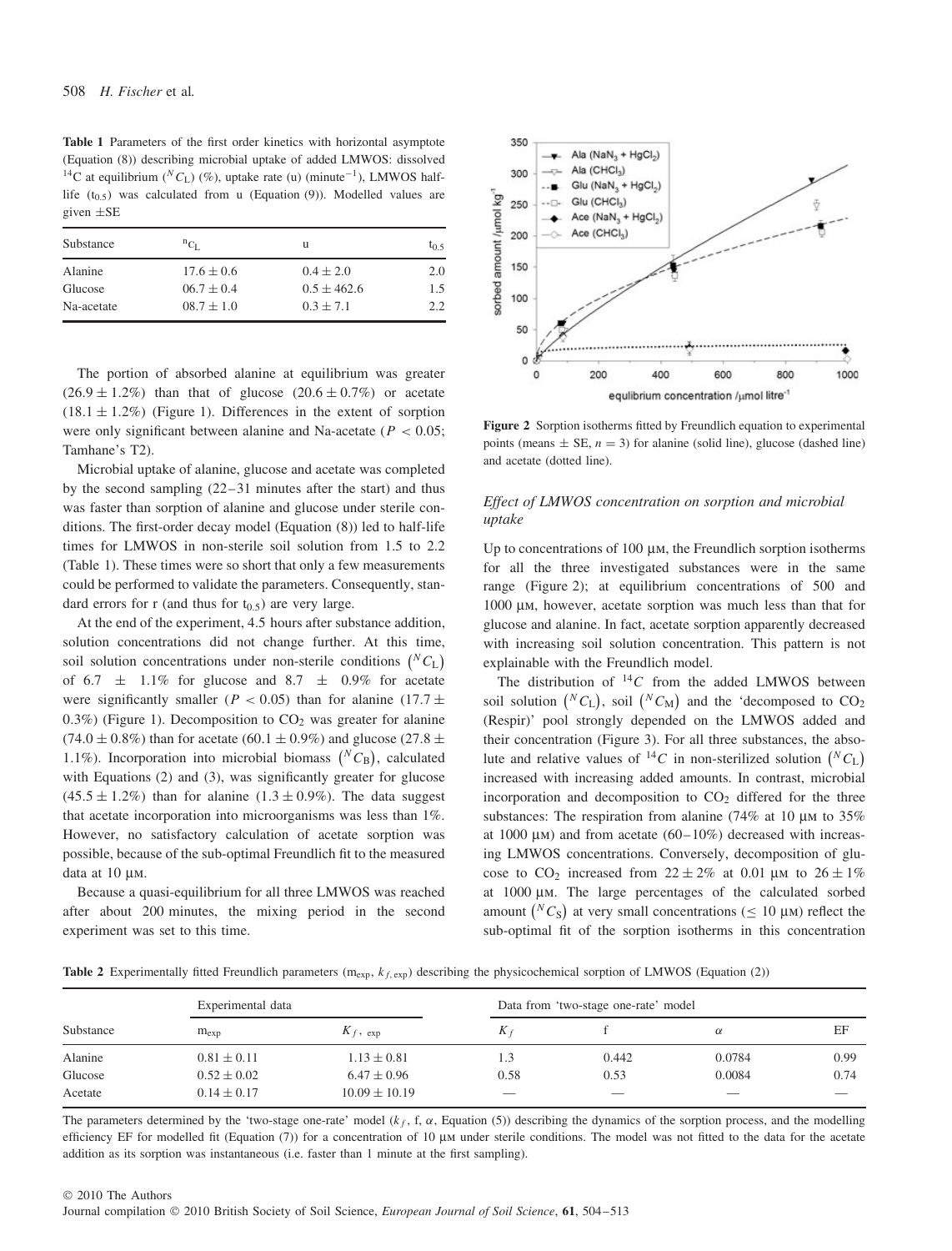

**Figure 3** Effect of added LMWOS concentration in soil solution on absolute (left-hand-side graphs, μm) and relative (right-hand-side graphs, % of 14C input) distribution of alanine (top), glucose (middle) and acetate (bottom) between soil solution  $\binom{N}{L}$ , soil  $\binom{N}{L}$  and the 'decomposed to CO<sub>2</sub> (Respir)' pool,  $(n = 3$ , means  $\pm$  SE). In addition, the calculated sorbed amount  $\binom{N}{S}$ , dashed line) is given (from Equation (2)). Subtracting  $\binom{N}{S}$  from  $\binom{N}{M}$  gives the amount of <sup>14</sup>C incorporated into microbial biomass ( ${}^NC_B$ , from Equation (3)). The legend applies to all sub-plots in the Figure.

range. Apart from this, the calculated absorbed amount in non-sterilized samples  $\binom{N}{S}$  was smaller than the total amount found in soil  $\binom{N}{M}$ , except for the maximal concentrations (alanine *>*500 μm and glucose at 1000 μm). In general, the percentage of  ${}^{14}C$  in microbial biomass  $({}^NC_B, (%))$  decreased with increasing added LMWOS amounts (Figure 3, right-hand-side graphs).

Differences in the distribution of LMWOS after addition of 100 μm under sterile and non-sterile conditions were minor (Figure 4): more glucose  $(24.8 \pm 0.7\%)$  than alanine  $(22.8 \pm 0.7\%)$ 1.2%) and acetate  $(18.1 \pm 1.2\%)$  was sorbed onto the soil

matrix. Under non-sterile conditions, the distributions of glucose and alanine contrasted with each other. Sodium acetate was in an intermediate position: decomposition to  $CO<sub>2</sub>$  was significantly greater for alanine  $(76.7 \pm 1.1\%)$  than for acetate  $(55.2 \pm 0.9\%)$  and glucose  $(28.5 \pm 1.5\%)$ . In contrast, <sup>14</sup>C in soil  $(^{N}C_{\text{M}})$  decreased significantly from glucose  $(65.8 \pm 2.8\%)$ to acetate  $(29.3 \pm 0.8\%)$  and alanine  $(9.1 \pm 0.5\%)$ . This difference reflects incorporation into microbial biomass rather than sorption (Figure 2): microbial incorporation was greater for glucose  $(59.8 \pm 1.2\%)$  than for acetate  $(23.4 \pm 5.9\%)$  and alanine  $(5.2 \pm 2.8\%)$ .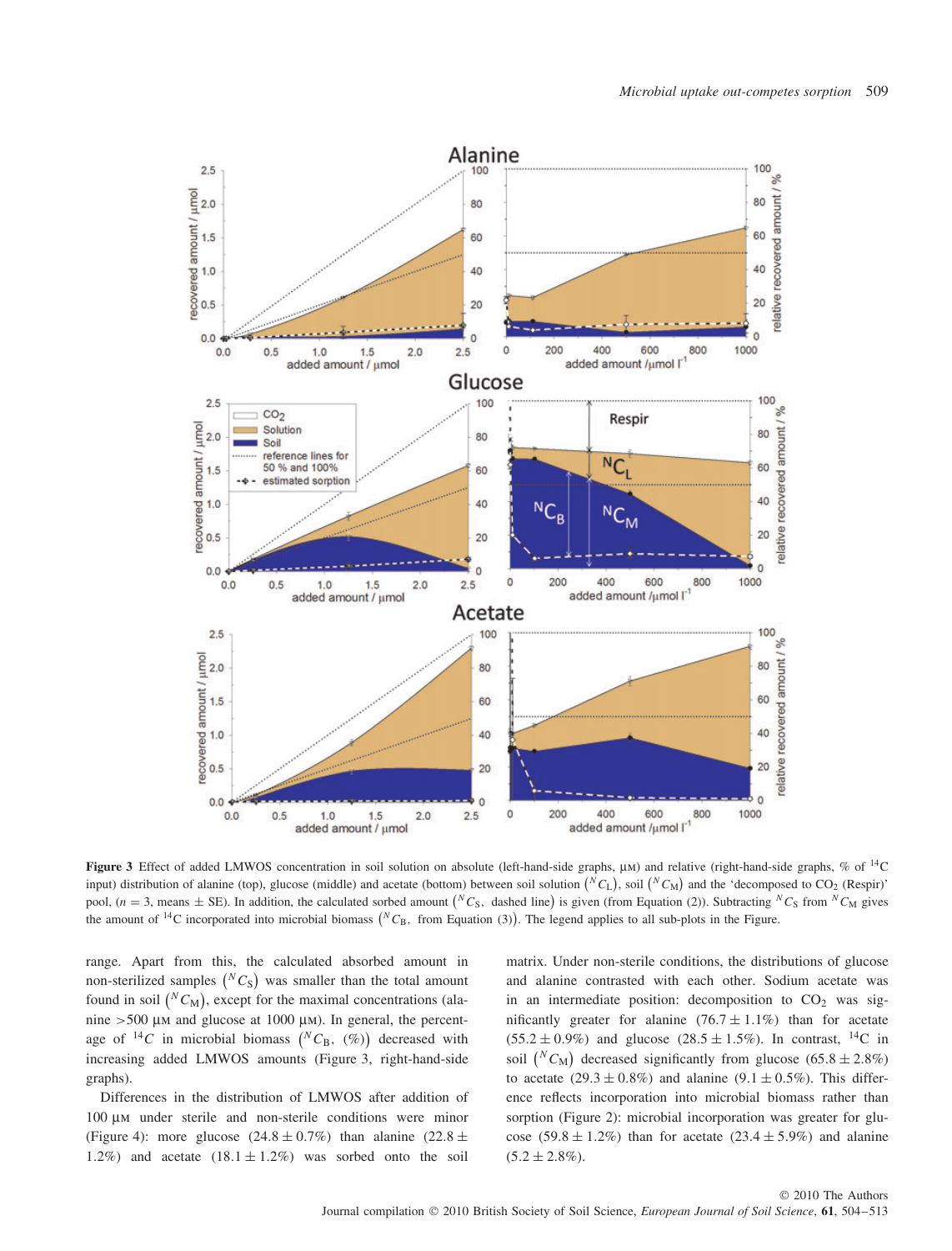

**Figure 4** 14C recovery from alanine, glucose and acetate in sterile samples (left-hand columns) and non-sterile samples (right-hand columns) at 100 μm of added substances after 300 minutes. Sterile samples are divided into soil ('absorbed',  $C<sub>S</sub>$ ) and solution ( $C<sub>L</sub>$ ). Recovery from non-sterile soil is divided into 'adsorbed'  $(^{N}C_{S})$  and 'incorporated into microbial biomass'  $(^{N}C_{B})$ . <sup>14</sup>C not recovered in non-sterilized soil corresponds to CO<sub>2</sub> produced by complete decomposition of the LMWOS. The decrease in the sorbed amount in the presence of microorganisms shows how strong microbial uptake outcompetes sorption. Data for soils sterilized by CHCl<sub>3</sub> or HgCl<sub>2</sub>/NaN<sub>3</sub> are averaged. Therefore,  $n = 6$  for sterilized, and 3 for non-sterilized samples. Means are given ±SE.

For alanine, absolute respiration and the calculated amount sorbed increased constantly with increasing concentration (Figure 3, left-hand-side graphs). For glucose and acetate, this was the case only up to 500 μm (1.25 μmol  $g^{-1}$  soil).

As  $1.25 \text{ µmol g}^{-1}$  (500 μm) glucose was added, <sup>14</sup>C in soil ( ${}^N C_M$ ) was  $0.52 \pm 0.03$  µmol g<sup>-1</sup> (41.8%). <sup>*N*</sup> *C<sub>M</sub>* decreased to  $0.04 \pm 0.01$  µmol g<sup>-1</sup> (1.8%) when 2.5 µmol g<sup>-1</sup>(1000 µm) glucose was added. Thus,  ${}^N C_M$  at 1000 μm was even smaller than the amount calculated as the amount adsorbed  $(^{N}C_{S})$ . Clearly, in this case, the equilibrium between the solution and sorbed phases had not yet been reached.

The absolute amounts of acetate recovered in soil increased for additions of up to 1.25 µmol  $g^{-1}$  to values around 0.47 µmol. Of this,  ${}^NC_B$  was by far greater (0.45 µmol) than  ${}^NC_S$  (0.02 µmol).

## **Discussion**

#### *Rate of LMWOS microbial uptake*

The short half-life of glucose in non-sterilized soil solution (1–2 minutes) agrees with the results that Hill *et al*. (2008) obtained with fresh soil. Consequently, our experimental data reflect a realistic situation in soil solution. The removal of acetate and alanine from non-sterile soil solution was as fast as that of glucose. The half-lives of acetate and alanine (minutes) were much shorter than reported in the literature (hours), for example by Jones & Shannon (1999) for amino acids or by Jones (1998) for carboxylates. This results from the much smaller LMWOS concentrations that we used in the present study (10 μm compared with 5 mm). Turnover at lower concentrations is faster and more complete at concentrations below 1 mm than above this concentration, probably because of saturation of transport mechanisms into microbial cells. Thus, Jones & Hodge (1999) found that amino acid decomposition and relative  $CO<sub>2</sub>$  production peaked at 500 μm. Nguyen & Guckert (2001) proved that the

turnover can be even faster at smaller concentrations (0.01 μg Cglucose  $g^{-1}$ soil): 96.4% was taken up by microorganisms within 1 hour, of which 8.7% was respired to  $CO<sub>2</sub>$  and therefore 91.3% was incorporated into microbial biomass. This rapid uptake is possible because no enzymes are necessary to transport the substance through the bacteria's cell walls (Jones, 1999).

Shaking the samples increased the contact between microorganisms and LMWOS. Thus, more LMWOS were used by microorganisms in a shorter time than in the incubation experiments reported by Kuzyakov & Demin (1998). Note that the half-lives in our study refer to conditions in soil solution: most other studies did not directly monitor the removal from soil solution, but relied on the evolution of  $CO<sub>2</sub>$  from the added labelled substances. Therefore, their results refer rather to half-lives in microbial biomass, which were notably longer than those in soil solution.

Only a few studies have compared LMWOS of different groups (such as carbohydrates, amino acids, carboxylic acids and nucleic bases) under similar experimental conditions: Kuzyakov & Demin (1998) showed that, under identical experimental conditions, glycine decomposed faster than glucose. Jones & Edwards (1998) found that the half-life of citric acid was significantly longer than that of glucose. This did not reflect a slower decomposition of citrate but a stronger sorption of the triple-charged citrate molecule by synthetic ferric hydroxide or 'mixed clay subsoil'. We used acetate, which has only one carboxylic group. Therefore, its sorption characteristics and its bioavailability are less reduced by sorption to the soil matrix.

## *Sorption of LMWOS*

Glucose was probably retained in the soil matrix of sterilized samples by sorption, although no clear mechanisms for sugar sorption have yet been suggested (Kuzyakov & Jones, 2006). Any loss of glucose from the solution via precipitation can be ruled out because glucose concentrations were far below saturation (2.6 m).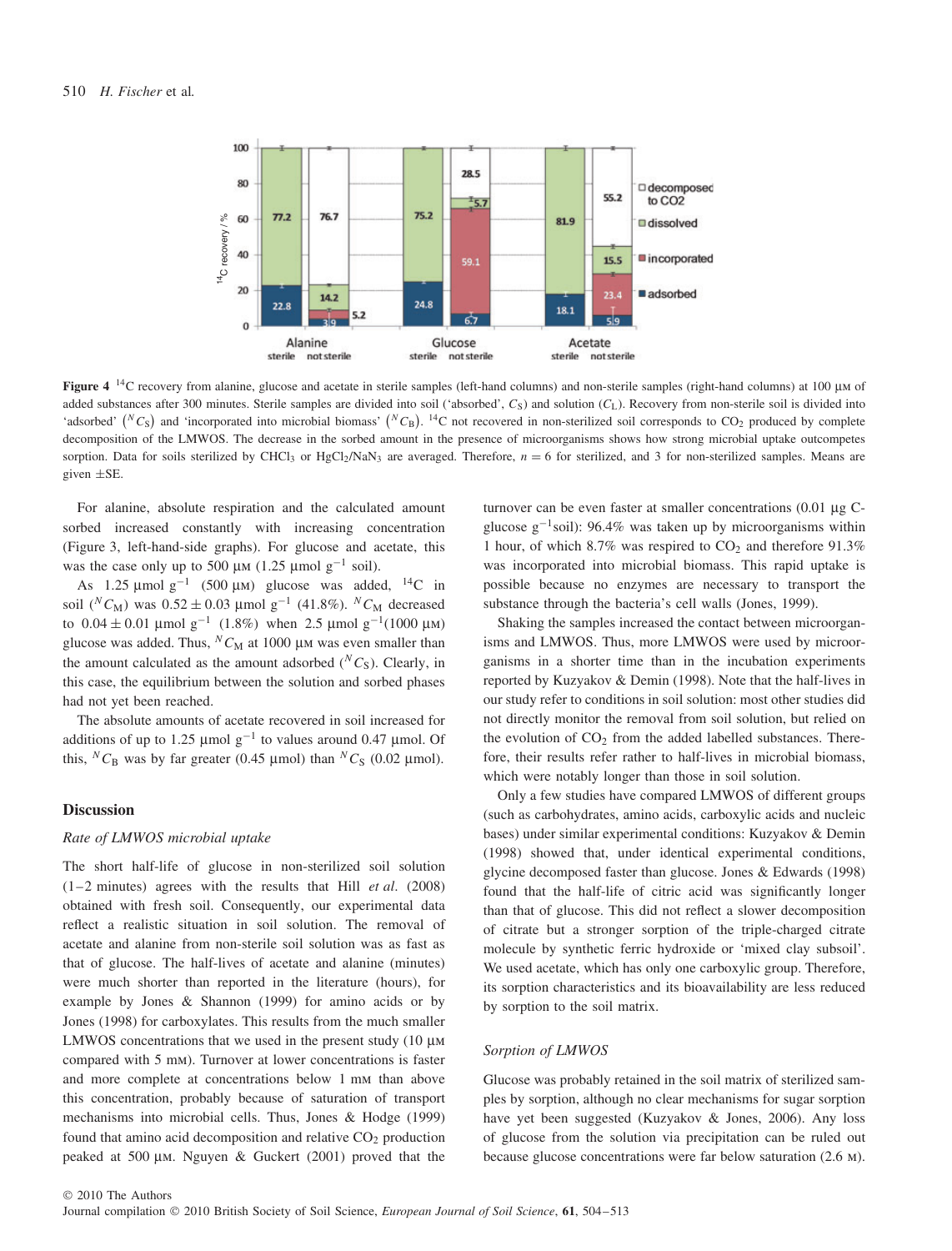Kuzyakov & Jones (2006) found no microbial decomposition of glucose in samples sterilized either with 50 mm  $HgCl<sub>2</sub>$  or NaN<sub>3</sub>. The combination of these two sterilizing agents, as used in our approach, should have been at least equally efficient. For glucose (and for alanine) the soil solution concentrations could be described very well with the 'two-stage one rate' sorption model. Modelling efficiencies for glucose (0.74) and for alanine (0.99) suggest that these two LMWOS were bound to a sorbent that can be divided into two sub-domains. According to the model, the LMWOS concentration at the first sub-domain (outer surfaces of soil aggregates) is in immediate equilibrium with the concentration in solution. The sorption to the second sub-domain (that is to less accessible surfaces) is described by a rate-limited approach (Equation (5)). Such a two-phase character of sorption has been suggested by Jones *et al*. (2003) for LMW organic acids. They argued that for plant nutrient uptake only the first phase and for pedogenetic processes only the second phase might be important. The present experiment indicates that microorganisms can compete with sorption in both sub-domains. Firstly, both subdomains quickly achieve equilibrium (maximum 400 minutes). Secondly, equilibrium between absorbed and dissolved LMWOS was reached much faster in the non-sterilized treatments with alanine and glucose. If significant sorption had taken place after the rapid uptake by the microorganisms, then a further slow decrease in solution concentrations should have been observed.

Sorption of high-molecular-weight organic substances was reported to be instantaneous (Celis *et al*., 2005) and much faster than microbial uptake (incorporation and respiration). For LMWOS, we found evidence for this statement only in the case of acetate: sorption was completed within 1 minute, while microbial uptake then still continued. For glucose and alanine, in contrast, equilibrium between sorbed and dissolved amount took 1 hour. Microbial uptake of the two LMWOS was much faster (half-life: 1–3 minutes) than sorption.

Sorption of acetate (18.1% at 100 μm, *<*5% at 1000 μm) was less than that usually reported for other LMW carboxylates such as oxalate, citrate or malate (*>*60%, Jones, 1998; Strom¨ *et al*., 2001). This result is confirmed by Angeles *et al*. (2006), who found 'no sorption' of acetic acid at 1.05 mm. Less sorption of acetate compared with other carboxylates has been frequently described (e.g. Jones & Brassington, 1998; van Hees *et al*., 2003). Monocarboxylic acetate is less well sorbed to the soil matrix, and stability constants for complexes with Fe or Al in solution are far smaller than for polycarboxylates such as citrate or oxalate (Jones *et al*., 2003; Guppy *et al*., 2005). Consequently, Jones & Brassington (1998) found, for acetate in several Welsh and US-American soils, similar sorption isotherms to that shown in Figure 2.

# *Effect of concentration on distribution of the three LMWOS after 200 minutes*

To compare the concentration-related fates of substances in soil, we selected the period of 200 minutes after addition; at this time, the distribution between all pools was nearly finished at all concentrations.

*Alanine.* A smaller percentage of added alanine decomposed to  $CO<sub>2</sub>$  with increasing concentration, as observed in this experiment, was also found by Jones (1999) and Jones & Hodge (1999): the former reported that, in the range from 100 to 10 mm, 65–80% of amino acids (glutamate, glycine and lysine) were incorporated into microbial biomass within 24 hours and only 20–35% were decomposed to  $CO<sub>2</sub>$ . The study carried out by Jones (1999) showed that even within 100 hours the  ${}^{14}CO_2$  evolution from a 5 mm amino acid solution did not exceed 40% of the added 14C. In combination with our data, this suggests that when concentrations are small (*<*0.5 mm) amino acids are used in a catabolic pathway and decomposed to  $CO<sub>2</sub>$  by maintenance processes. When concentrations increase to 0.5–1 mm, additional amino acids are predominantly used in an anabolic pathway and incorporated into growing microbial cells. Calculations based on data from Werth *et al*. (2006) show that additions of 0.5 mm alanine correspond to about 15–20% of microbial carbon. For concentrations above 500 μm, <sup>14</sup>C in non-sterilized soil  $({}^N C_M)$  was only half the amount calculated as the sorbed amount by the Freundlich equation ( ${}^N C_S$ ). Clearly, microorganisms took up the adsorbed alanine. This uptake continued for 200 minutes after alanine addition, demonstrating that the equilibrium between the sorbed phase and solution had not yet been reached. Microorganisms took up alanine not only from the solution, but also effectively desorbed alanine from sites for amino acids. While the preferred uptake of alanine as a nitrogen source is explicable, its extensive decomposition to  $CO<sub>2</sub>$  instead of incorporation is surprising. This reflects the different pathways of carbon derived from the first position (carboxylic group) or from the second position (alkyl-amino group), where the carbon is directly connected to nitrogen (Fokin *et al*., 1994; Kuzyakov, 1997). Similar, fast utilization of carbon from the carboxylic group compared with that from the alkyl-amino group was recently shown for acetate (Fischer & Kuzyakov, 2010).

*Glucose.* CO<sub>2</sub> evolution increased from 23% at 0.1  $\mu$ M to 38% at 1000 μm (Figure 3). A greater percentage of glucose decomposition with increasing glucose concentration has been frequently described (Nguyen & Guckert, 2001; Schneckenberger *et al*., 2008). Bremer & Kuikman (1994) interpreted this finding as 'metabolic arrest' in microbial cells at small glucose concentrations. In the same way, Hill *et al*. (2008) argued that at small concentrations, glucose-C is stored in a transitional pool (metabolic arrest) and not decomposed to  $CO<sub>2</sub>$ . Under this condition the microorganisms are able to incorporate but not to decompose glucose.

While the percentage of decomposition to  ${}^{14}CO_2$  increased with increasing concentrations, the percentage of microbial incorporation decreased. This result agrees with Schneckenberger *et al*. (2008), who found, at glucose concentrations greater than 2.6 μg  $C^\circ$  g<sup>-1</sup>soil (i.e. 0.036 μmol glucose g<sup>-1</sup>, corresponding to approximately 14 μm in our experiment), - a far lower use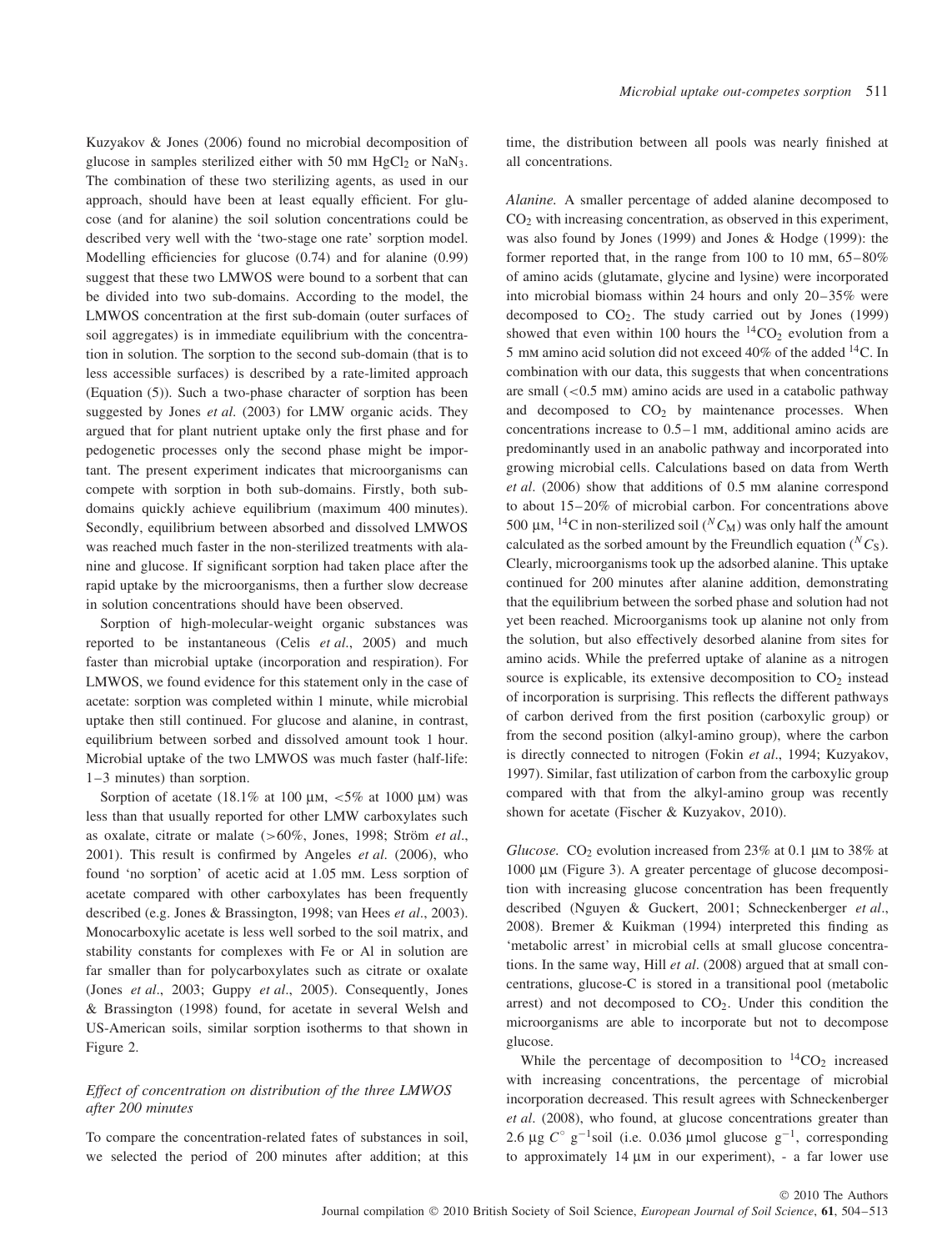efficiency (i.e. less *C* incorporated into microbial biomass and more *C* decomposed to  $CO<sub>2</sub>$ ). This is in the same range as in our experiment (between 10 and 100 µmol glucose  $l^{-1}$  (1.8 to 180 μg C  $g^{-1}$ soil)).

*Acetate.* In a similar way to alanine but in contrast to glucose, the percentage of acetate decomposition decreased with increasing concentration. The reason for more acetate in non-sterilized soil was a greater incorporation by microorganisms; sorption was less important. In agreement with van Hees *et al*. (2002), our results suggest that at concentrations above 500 μm, acetate is preferentially used for incorporation into microbial biomass (anabolism) rather than decomposition to  $CO<sub>2</sub>$  (catabolism). In contrast, Jones (1998) stated that most carboxylates are predominantly decomposed to  $CO<sub>2</sub>$  (60%) instead of being incorporated into microbial biomass (40%). Unlike malic and citric acid, acetate is not part of the respiratory cycle. For this reason, its decomposition might be arrested compared with the other carboxylates.

The large percentage of acetate that remained in soil solution at 1000 μm indicates that the 200-minute period was insufficient for the microorganisms to use all available acetate. In contrast to concentrations of 10 μm, where acetate was decomposed as fast as alanine and glucose (Figure 1), at 1000 μm acetate decomposition was slower than that of the other two LMWOS. After the end of the experiment (200 minutes) a considerable part of the acetate was incorporated but not (yet) decomposed to  $CO<sub>2</sub>$ . Concordantly, Jones & Hodge (1999) found that  $CO<sub>2</sub>$ evolution from decomposition of three amino acids at concentrations from 100 to 1000 μm continued for 24 hours.

#### **Conclusions**

The direct analysis of the  $^{14}$ C label in soil matrix and solution instead of monitoring the  ${}^{14}CO_2$  evolution from labelled substances made it possible to evaluate concurrent physico-chemical (sorption) and microbial processes and to determine intrinsic LMWOS half-lives in soil solution. This evaluation of concurrent processes of LMWOS transformation such as sorption, microbial incorporation and decomposition to  $CO<sub>2</sub>$ , showed a strong dependence on the duration of the experiment and the concentration of the added substance.

The main distribution of LMWOS between the incorporated, decomposed and dissolved  $^{14}$ C pools was finished after 30 minutes. This shows the extremely fast disappearance of LMWOS from soil solution. For alanine and glucose, microbial uptake was more than 10 times faster than sorption.

At small concentrations (up to 100 μm), alanine, glucose and acetate undergo different predominant metabolic pathways. While alanine and acetate are mainly decomposed to  $CO<sub>2</sub>$ , most of the glucose C was incorporated into microbial biomass.

For all the three investigated LMWOS, the composition in the pools investigated changed fundamentally depending on concentration of the added material (10–500 μm). Glucose utilization changed from preferred incorporation to decomposition to CO2. Conversely, at greater concentrations, alanine and acetate were preferentially incorporated into microbial biomass.

We conclude that the fate of LMWOS in soil is predominantly controlled by microbial uptake and utilization. Physico-chemical processes such as sorption are less important. Partitioning between pools strongly depends on LMWOS concentration.

#### **Acknowledgements**

We thank the Deutsche Forschungsgemeinschaft for funding.

## **References**

- Angeles, O.R., Johnson, S.E. & Buresh, R.J. 2006. Soil solution sampling for organic acids in rice paddy soils. *Soil Science Society of America Journal*, **70,** 48–56.
- Biernath, C., Fischer, H. & Kuzyakov, Y. 2008. Root uptake of N-containing and N-free low molecular weight organic substances by maize: a 14C/15N tracer study. *Soil Biology & Biochemistry*, **40,** 2237–2245.
- Bremer, E. & Kuikman, P. 1994. Microbial utilization of <sup>14</sup>*C* [U] glucose in soil is affected by the amount and timing of glucose additions. *Soil Biology & Biochemistry*, **26,** 511–517.
- Celis, R., Real, M., Hermosin, M.C. & Cornejo, J. 2005. Sorption and leaching behaviour of polar aromatic acids in agricultural soils by batch and column leaching tests. *European Journal of Soil Science*, **56,** 287–297.
- De Cristofaro, A., He, J.Z., Zhou, D.H. & Violante, A. 2000. Adsorption of phosphate and tartrate on hydroxy-aluminum-oxalate precipitates. *Soil Science Society of America Journal*, **64,** 1347–1355.
- Fischer, H. & Kuzyakov, Y. 2010. Sorption, microbial uptake and decomposition of acetate in soil: transformations revealed by positionspecific 14C labeling. *Soil Biology & Biochemistry*, **42,** 186–192.
- Fischer, H., Meyer, A., Fischer, K. & Kuzyakov, Y. 2007. Carbohydrate and amino acid composition of dissolved organic matter leached from soil. *Soil Biology & Biochemistry*, **39,** 2926–2935.
- Fischer, H., Eckhardt, K.-U., Meyer, A., Neumann, G., Leinweber, P., Fischer, K. & Kuzyakov, Y. 2010. Rhizodeposition of maize: shortterm carbon budget and composition. *Journal of Plant Nutrition & Soil Science* **173**, 67–79.
- Fokin, A.D., Knyazev, D.A. & Kuzyakov, Y. 1994. Incorporation of 14C and 15N amino acids and nucleic bases into humus and the turnover of atomic-molecular composition. *Eurasian Soil Science*, **26,** 24–34.
- Guppy, C.N., Menzies, N.W., Moody, P.W. & Blamey, F.P.C. 2005. Competitive sorption reactions between phosphorous and organic matter in soil: a review. *Australian Journal of Soil Research*, **43,** 189–202.
- van Hees, P.A.W., Jones, D.L. & Godbold, D.L. 2002. Biodegradation of low molecular weight organic acids in coniferous forest podzolic soils. *Soil Biology & Biochemistry*, **34,** 1261–1272.
- van Hees, P.A.W., Vinogradoff, S.I., Edwards, A.C., Godbold, D.L. & Jones, D.L. 2003. Low molecular weight organic acid adsorption in forest soils: effects on soil solution concentrations and biodegradation rates. *Soil Biology & Biochemistry*, **35,** 1015–1026.
- Hill, P., Farrar, J. & Jones, D.L. 2008. Decoupling of microbial glucose uptake and mineralization in soil. *Soil Biology & Biochemistry*, **40,** 616–624.
- IUSS Working Group WRB. 2007. *World Reference Base for Soil Resources 2006, First Update 2007* . World Soil Resources Reports No. 103. FAO, Rome.